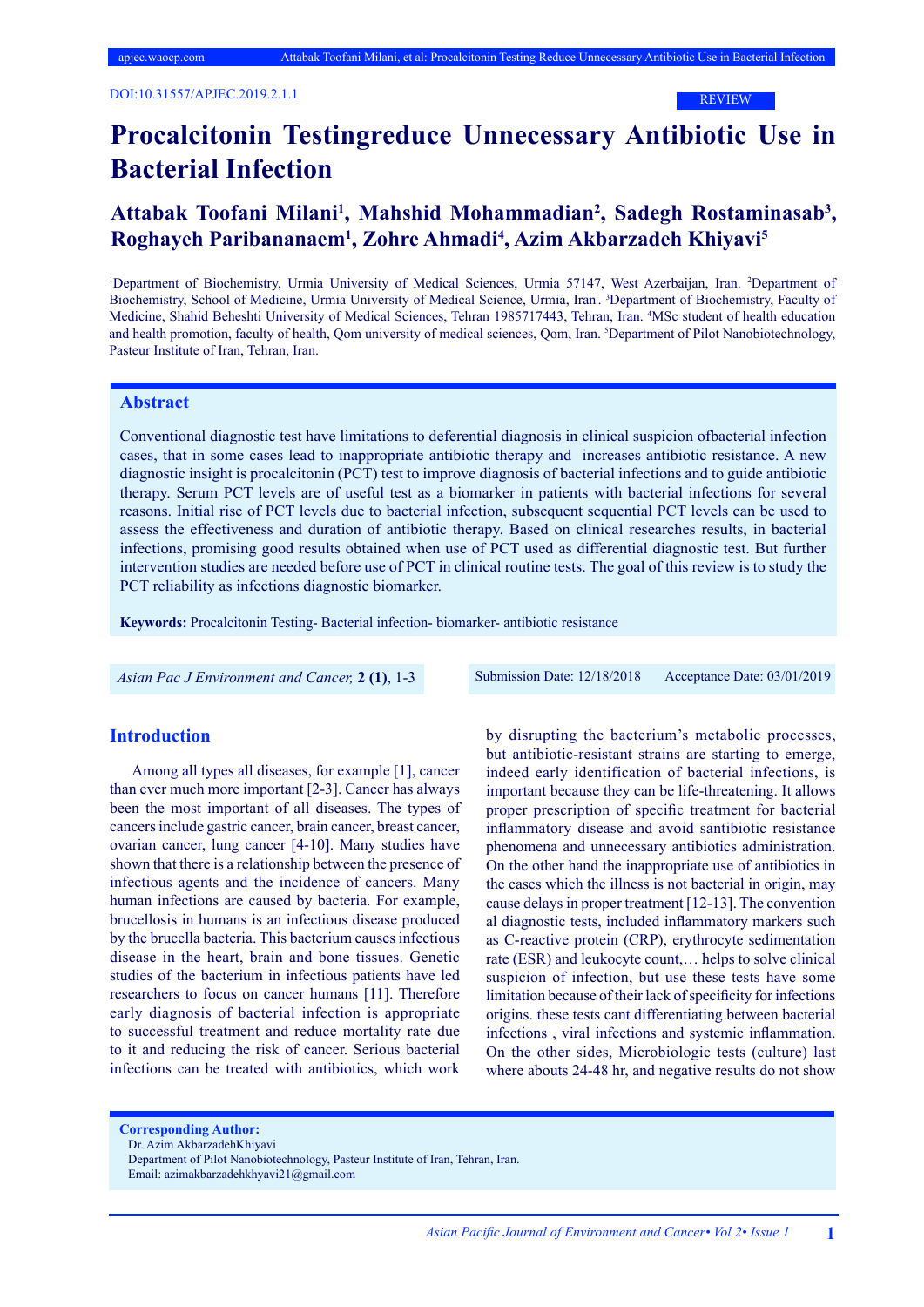the definite absence of infection. Moreover, only low percent of blood cultures show microorganisms. So, differentiation between infections origin, infection states and aseptic inflammation is often a challenge in clinical practice Therefore, there is an obvious need to specific tests to decisive diagnosis [12].

#### **Discussion**

### *Procalcitonin (PCT) engagement etiology in bacterial infection*

The initiator element for elevated level of PCT is infection and PCT as component of the complex proinflammatory activity of the innate immune system [14-15]. different surveys have demonstrated that patients with sepsis have elevated serum PCT levels that this increscent is related with the outcome of the disease [16]. Increase in Serum PCT levels have been indicated increasing severity of bacterial infection. So a elevated PCT level might be as an indicator for infectious process [17]. PCT relation with bacterial infection in the pathogenesis of bacterial infection inflammatory. Cytokines have important role. These cytokines initiate the innate immune system's response to the bacterial pathogen (IL)-1β, tumor necrosis factor (TNF), and IL-6). The role of proinflammatory cytokines during the innate immune activity is a major component of the pathophysiology of bacterial infection [18-19]. In inflammatory condition because of bacterial infection, CALC-1 gene expression increased that leading to release of PCT that related with bacterial infection status [15-20]. New studies identified that PCT is a Promoter agent of inflammatory cascade such as increase in leukocyte secreted inflammatory cytokines, expression of surface markers on leukocyte, increases leukocyte-derived cytokines and also incensement in nitric oxide [15- 21].

#### *Procalcitonin (PCT) as diagnostic test for bacterial infection*

Procalcitonin is a peptide precursor of calcitonin composed of 116 amino acids that produced by parafollicular cells of the thyroid and neuroendocrine cells of the lung and the intestine. Calcitonin being involved with calcium homeostasis. In the 1997s, researchers founded that the PCT levels were raised in bacterial infection patients [15-22]. later in further studies, researchers founds, increased plasma PCT was could be additional and helpful criteria for definition of bacterial infection origin ( 2003y) [15-23]. Chris et al (2004y) in Cluster-randomized, Single-Blinded Intervention Trial found that the procalcitonin level can help guide antibiotic therapy. In this experiment, based on evaluate serum procalcitonin concentrations, use of antibiotics was more or less discouraged (<0.1 μg/L or <0.25 μg/L) or improved  $(≥ 0.5 \mu g/L or ≥ 0.25 \mu g/L)$ , respectively [24]. In an earlier survey nonrandomized trial, study results indicated "limited, prognostic value" of procalcitonin measurement [25]. Research Trials from 2009 (Schuetz, et al) and 2008 (Briel, et al) have presented data that shown, procalcitonin test may be useful guide therapy in bacterial infection and reduce antibiotic use, these ways can help save on cost of antibiotic administration and antibiotic resistance [26-27]. The procalcitonin test is relatively new, but its utilization is increasing. In Differential Diagnosis procedures, Procalcitonin levels may be helpful to distinguish bacterial infections from nonbacterial infections. The procalcitonin test has been approved by the U.S. Food and Drug Administration (FDA) for ordered in along with other laboratory assessments as effective diagnostic criteria in critically ill patients for progression of systemic bacterial infections. For diagnostic purposes, it is best used during the first days of infections. It may be used later on to monitor the response to treatment. Procalcitonin may be ordered, along conventional tests such as a C-reactive protein (CRP), blood culture, complete blood count (CBC),….The procalcitonin level in the healthy individuals blood is low as below the limit of detection  $(0.01 \mu g/L)$  of clinical assays [12]. The procalcitonin level rises in a proinflammatory conditions, especially with bacterial provenance. In proinflammatory cases, procalcitonin produced mainly by the cells of the lung and the intestine. Bacterial origin infections with an associated systemic response rises, the blood levels of procalciton into 100 µg/L (half-life of 25 to 30 hours in serum). Low levels of procalcitonin in a seriously ill person represent a low risk of sepsis but do not except it. Low concentrations may indicate a localized infection. It may also show another origin such as viral infection, or trauma elevated levels mark a high probability of bacterial sepsis and higher risk of progression to severe state. Moderate increscent may be because of non-infectious condition or due to an early infection. The procalcitonin test provides additional data that may help appropriate treatment to be initiated sooner.

In conclusion, Recent studies have shown that it has promise in helping to evaluate the seriously ill person situation is with systemic bacterial infection. Elevated serum PCT show the severity of the inflammation, and a reduced level is a indicator of improvement, indeed reducing procalcitonin levels in a person being treated for a severe bacterial infection indicate a response to therapy during bacterial treatment. PCT evaluating test offer important procedure in early diagnosis in during antimicrobial treatment in bacterial infections.

 In fact, PCT can be useful for antimicrobial treatment and its utilization may safely cause decrease in unnecessary antimicrobial therapy [15-28]. Research show that, treatment based on PCT-test protocols is effective guide for antibiotic treatment in bacterial infections [29]. Occasionally, a procalcitonin test may be ordered at intervals to monitor the effectiveness of antimicrobial treatment.

#### **References**

- 1. Ebrahimi Far M, MazdapourM, Kaki A, Mohammadi P, et al (2015). Comparison of Biochemical Factors and Liver Enzymes in type 2 Diabetes Patients and Healthy Individuals. Bull. Env. Pharmacol. Life Sci, 4, 1-4.
- 2. Ebrahimi Far M, Nili-Ahmadabadi A, Akbarzadeh A, et al